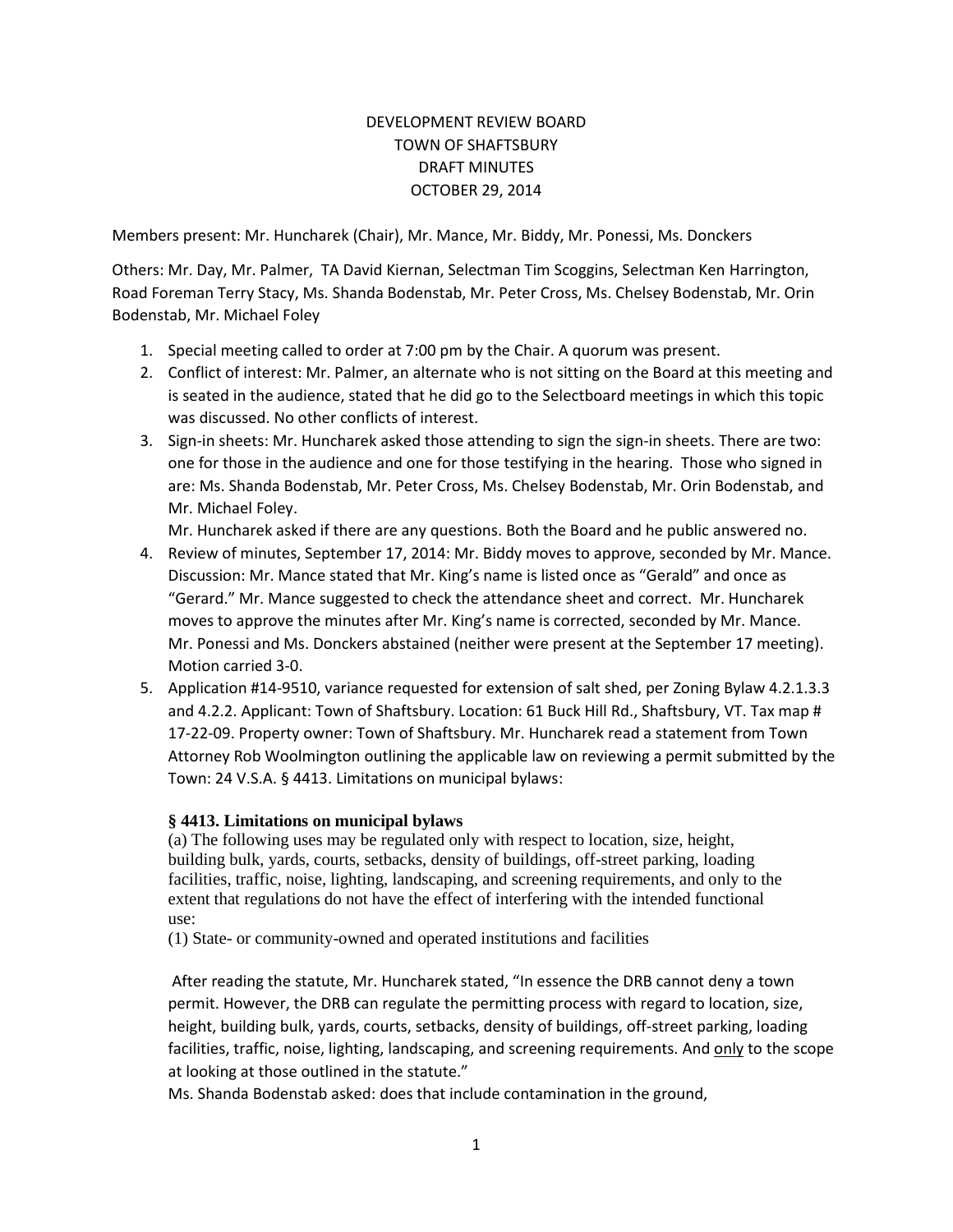Mr. Mance stated that it (the statute) states impact, but that's traffic.

Mr. Huncharek stated we can look at the structure itself. Mr. Biddy asked to reread the Town Attorney's statement. After rereading the statement, Mr. Huncharek asked the Board and audience if they had any questions; The response was no.

TA David Kiernan presented on behalf of the Town that they are asking for an extension of the pre-existing, decades-old salt shed because there is a projected region-wide salt shortage and this would extend the life of the (salt supply) pile. The location is basically on the property line. The new floor would be asphalt. The roofline would be extended to a maximum height of 22 feet to prevent trucks from hitting it. The current salt shed holds 60 tons of salt. The extension would allow for about 120 tons. Road Foreman Terry Stacy stated that 596 tons of salt were used last year; the budget is for 600 tons a year. Mr. Mance stated, "You want to double your capacity, which is still 20–30% of what you use." Mr. Kiernan added that if the average (of slat usage) came up lower, it is not going to be hundreds of tons lower. Communities further away from the source are now ordering salt because of weather change and the supply has not grown. Mr. Mance stated that Dailey's was the supplier for salt and does not supply salt now. Mr. Biddy asked if any nearby properties have private wells (for water supply). He believes there are issues with the current structure. Mr. Stacy stated that to his knowledge, everyone is on town water. Mr. Kiernan stated there are current EPA standards for a salt shed. Mr. Biddy stated that some salt comes out between the cracks of the current salt shed. Mr. Stacy stated that they (the Road Department) can silicone them. Mr. Mance asked if there is a fence; Mr. Stacy answered yes. The fence is owned by the neighbors and its height is uncertain. The road department will do the construction of the structure. Mr. Kiernan stated that application is out of a sense of immediacy. Mr. Biddy asked if there have been issues of having the salt shed there. Selectman Ken Harrington answered that the shed was built in the '60s and he never heard of any incidences. Mr. Oren Bodenstab asked on which side of the building would the addition be extended: the front side or the back side. Mr. Kiernan answered the west side. Mr. Bodenstab asked how long the addition would be. Mr. Kiernan answered 16 feet. Mr. Stacy stated that the addition would extend 58 feet to the west side of the driveway. Ms. Shanda Bodenstab stated that her driveway is blocked by the trucks. Mr. Stacy explained that the trucks are tri-axle not tractor trailers; these are small trucks. Mr. Michael Foley asked what is out in the open area and what is in the shed. Mr. Stacy explained that there is salt in the shed and a mix of sand and salt with a small ratio of salt in the pile outside. Ms. Shanda Bodenstab stated that there is a lot of noise from the trucks loading. Mr. Ponessi stated that only a new location for the garage would stop the noise. Mr. Huncharek asked if the Board is satisfied with the dimensions. Mr. Biddy stated that the building should be shown on the tax map. Ms. Donckers stated that the map should be drawn to scale and on graph paper. Ms. Donckers asked if the variance is because it is close to the property line. Mr. Kiernan explains that it is 3 feet from the property line; seven feet short. Mr. Huncharek clarifies that it should be 10 feet from the property line. Mr. Huncharek expressed concern on loading facilities. Mr. Kiernan explained that the operation would be the same: loading, traffic, noise, lighting, and landscaping and screening would remain the same and there would be no additional easements or rights of way. Mr. Huncharek asked Mr. Kiernan for a copy of the recommendations for the record. Mr. Kiernan stated that there would be no additional burden on safety in regard to police and fire. Mr. Palmer asked if proof was submitted that the abutters were notified. Mr. Huncharek stated that the Zoning Administrator (not